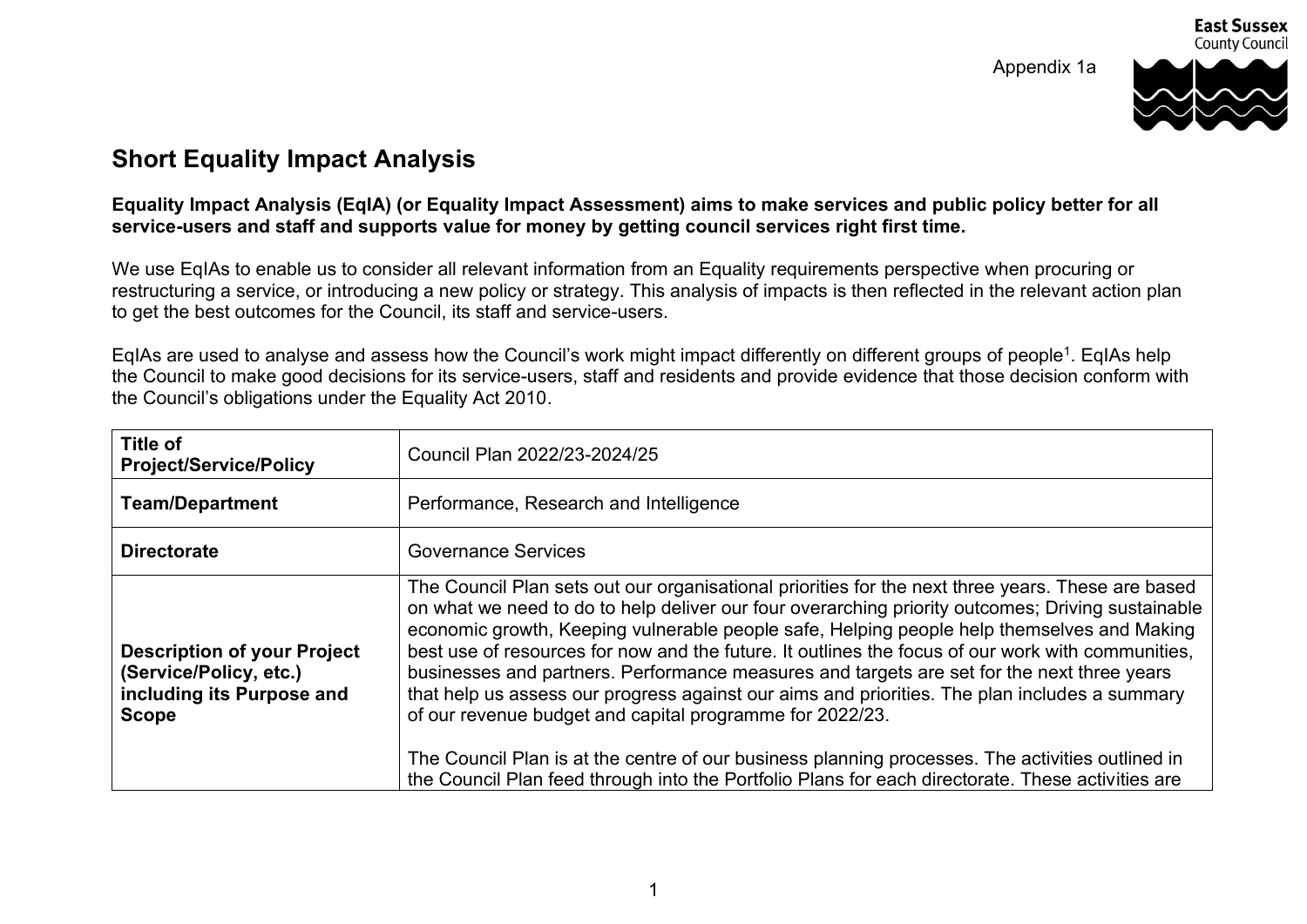Appendix 1a



| delivered across multiple services and programmes, often in collaboration with partners. There<br>are designated leads for activities who are responsible for overseeing delivery and performance.                                                                                                                                                                                                                                                                                                                                                                                                                                  |
|-------------------------------------------------------------------------------------------------------------------------------------------------------------------------------------------------------------------------------------------------------------------------------------------------------------------------------------------------------------------------------------------------------------------------------------------------------------------------------------------------------------------------------------------------------------------------------------------------------------------------------------|
| We will continue to monitor our impact on outcomes for the people of East Sussex, including<br>differences between outcomes for people sharing different protected characteristics. We will use<br>this information to inform future business planning activities as part of our annual State of the<br>County exercise. We will report quarterly on progress against the activities in the Council Plan,<br>including any issues, as part of our Council Monitoring reports. Collectively this evidence<br>gathering, prioritising, implementing and monitoring is called Reconciling Policy, Performance<br>and Resources (RPPR). |
| All aspects of the RPPR process have consideration of equality, diversity and inclusion impacts<br>embedded within them, to ensure that planned priorities are based on a good understanding of<br>diversity and local needs, identify and respond to opportunities to remove barriers and maximise<br>positive outcomes, and that outcomes for people sharing different characteristics are monitored.                                                                                                                                                                                                                             |
| The planned work set out in the Council Plan is intended to have a positive impact on all our<br>residents, communities, businesses and visitors to the County. The priority outcomes and the<br>corresponding activities, and measures have been identified based on evidence of need, taking<br>into account any legislation, legislative change or service review outcomes which are relevant to<br>that service area, and available resources.                                                                                                                                                                                  |
| One of the delivery outcomes within the Council Plan is to ensure that we deliver through strong<br>and sustained partnership working across the public, voluntary community and private sectors to<br>ensure that all available resources are used to deliver maximum benefits to local people. We<br>consider as part of our business planning processes the collective impact of any proposed work.                                                                                                                                                                                                                              |
|                                                                                                                                                                                                                                                                                                                                                                                                                                                                                                                                                                                                                                     |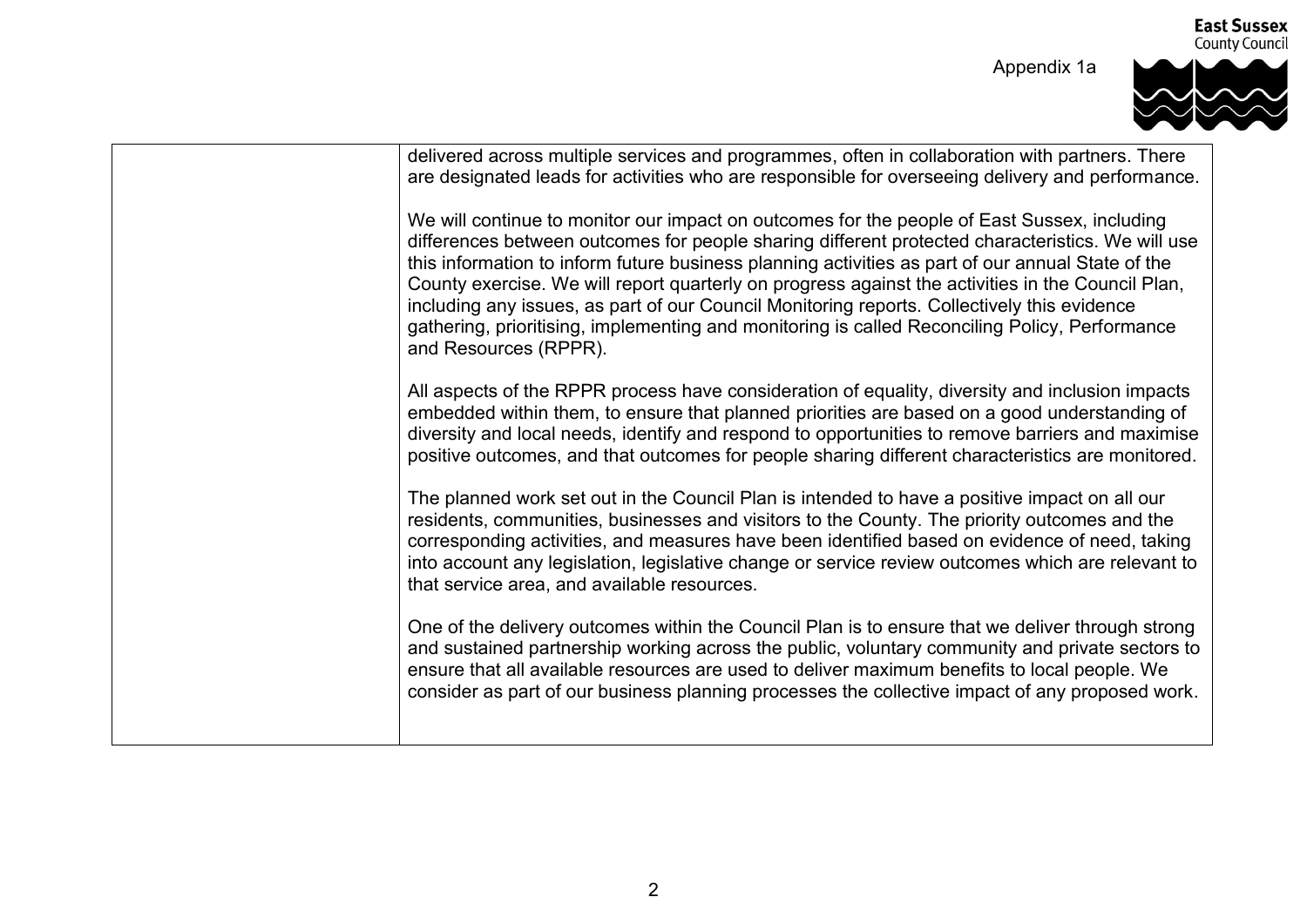

## **Assessment of overall impacts and any further recommendations**

For clarity all disproportionate impacts on specific groups are highlighted in the single section below.

Overall impacts and notes:

There are no disproportionate negative impacts on people sharing any specific characteristics. The Council Plan as a whole is designed to support our objectives to promote equality and to address known inequalities. Many services or programmes will have benefits for all people in the county, across all legally protected characteristics. The council's approach is to integrate consideration of equality impacts into planning, implementation and monitoring of all activities, so specific needs, assets, barriers and opportunities are assessed individually to maximise positive impacts and avoid or minimise negative impacts.

In addition, there are several activities or programmes of work outlined in the Council Plan that specifically seek to improve outcomes for people sharing one or more of the legally protected characteristics, where evidence indicates greater need or inequality – see all of the Portfolio Plans for full details of actions across all departments:

- We have set out initiatives aiming to improve the connectivity of rural communities, through better access to broadband and transport links.
- We will continue to work with partners support vulnerable groups and young people with learning difficulties/disabilities to participate in education and training and to prepare for work.
- We will work with partners to address health inequalities, in particular those inequalities that have been highlighted by the impact of COVID-19.
- We recognise the significant impact that the pandemic has had on the mental health of many young people. We will continue to deliver mental health support in schools to help support our children and young people.
- We will continue to ensure there is the right support available to children and young people with Special Educational Needs and Disabilities, including increasing capacity within our mainstream schools.
- With our partners we will continue to work to ensure that vulnerable and older adults receive the right services, in the right place, at the right time through our work on health and social care integration.
- We will continue to provide support for frail adults to help manage risks and maintain their independence at home.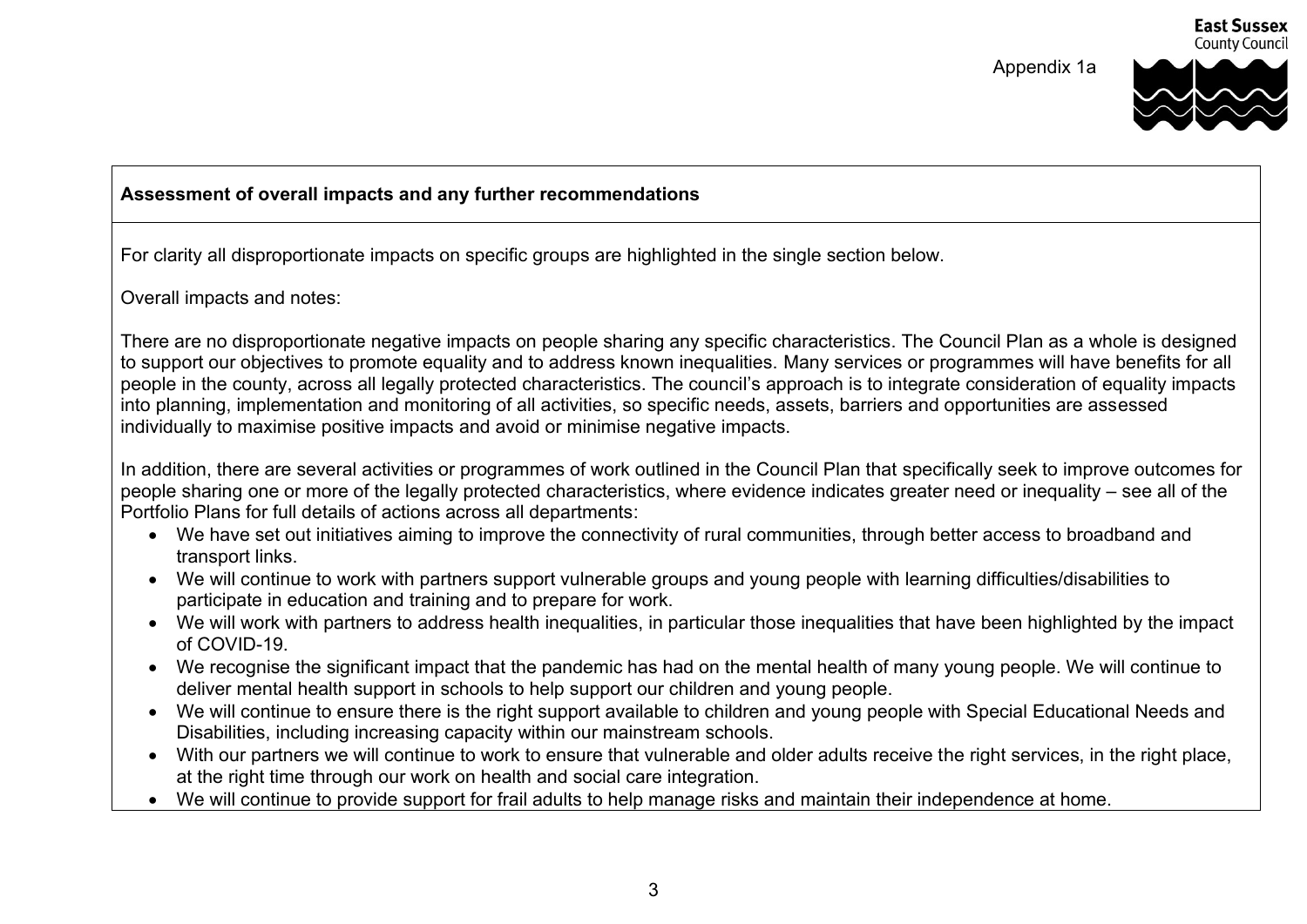Appendix 1a



| <b>Potential issues</b>                                                                                                                                               | <b>Mitigating actions</b>                                                                                                                                                                                                                                                                                                                                                                                                                                                                                 |
|-----------------------------------------------------------------------------------------------------------------------------------------------------------------------|-----------------------------------------------------------------------------------------------------------------------------------------------------------------------------------------------------------------------------------------------------------------------------------------------------------------------------------------------------------------------------------------------------------------------------------------------------------------------------------------------------------|
| Identification of potential disproportionate impacts or issues<br>relating to people sharing specific characteristics that have<br>not been identified at this stage. | The planned work set out in the Council Plan will be taken<br>forward through specific programmes of activity within<br>individual directorates. Robust equality analysis will be<br>undertaken on each planned activity, to ensure that these<br>are designed and implemented in a way that maximises<br>opportunities to promote equality, whilst minimising any<br>adverse impacts.                                                                                                                    |
| Our resources do not reflect the demand for services, which<br>may mean we will have to adjust our services to match the<br>funds we have.                            | Priorities will continue to be defined based on local evidence<br>of need and what works and makes a difference locally. We<br>will continue to be democratic, open and honest in<br>determining the best level and quality of services we can<br>provide, within available resources, and in communicating<br>priorities.                                                                                                                                                                                |
| The population of East Sussex is changing and people's<br>needs and assets change.                                                                                    | We will work closely with partners, including the Voluntary,<br>Community and Social Enterprise sector, to make the most<br>of opportunities, resources and links with diverse<br>communities available locally. We recognise that VCSE<br>organisations are often the first to recognise and respond to<br>the needs of diverse communities and that they provide<br>safe, accessible, and inclusive spaces for individuals, groups<br>and the wider community, that support inclusion and<br>belonging. |
| COVID19 and the lockdowns and social restrictions have<br>impacted some people and communities sharing protected<br>characteristics worse.                            | We continue to work to understand the different ways in<br>which the pandemic has impacted on people sharing<br>different characteristics and to address the inequalities that<br>have been revealed and/or worsened. Portfolio Plans and<br>service plans identify tailored responses to identified needs.                                                                                                                                                                                               |